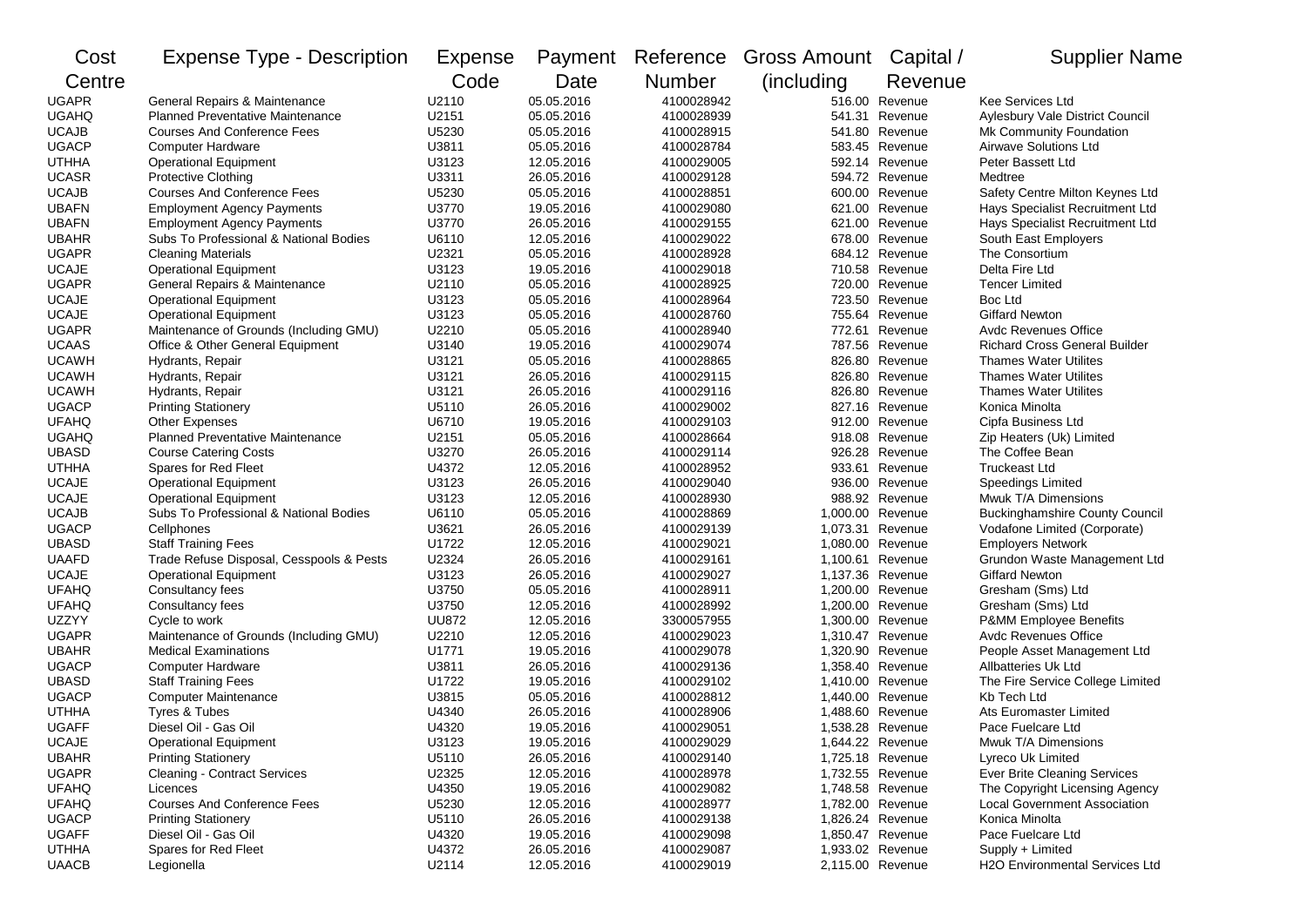| Cost         | <b>Expense Type - Description</b>       | Expense |            | Payment Reference | Gross Amount Capital / |         | <b>Supplier Name</b>                  |
|--------------|-----------------------------------------|---------|------------|-------------------|------------------------|---------|---------------------------------------|
| Centre       |                                         | Code    | Date       | Number            | (including)            | Revenue |                                       |
| <b>UGAFF</b> | Diesel Oil - Gas Oil                    | U4320   | 19.05.2016 | 4100029101        | 2.158.88 Revenue       |         | Pace Fuelcare Ltd                     |
| CFA.16.AFS   | <b>Purchase of Furniture</b>            | C13000  | 05.05.2016 | 4100028932        | 2,192.88 Capital       |         | <b>Manton Office Solutions</b>        |
| <b>UGAPR</b> | <b>Planned Preventative Maintenance</b> | U2151   | 19.05.2016 | 4100029041        | 2,333.10 Revenue       |         | Oak Park Alarms Security Serv Ltd     |
| <b>UGACP</b> | <b>Computer Software</b>                | U3810   | 05.05.2016 | 4100028744        | 2,337.72 Revenue       |         | Scania (Great Britain) Limited        |
| <b>UGAFF</b> | Diesel Oil - Gas Oil                    | U4320   | 19.05.2016 | 4100029100        | 2,364.49 Revenue       |         | Pace Fuelcare Ltd                     |
| <b>UGAPT</b> | <b>Employment Agency Payments</b>       | U3770   | 05.05.2016 | 4100028936        | 2,416.80 Revenue       |         | Hays Specialist Recruitment Ltd       |
| <b>UGAPT</b> | <b>Employment Agency Payments</b>       | U3770   | 05.05.2016 | 4100028938        | 2,416.80 Revenue       |         | Hays Specialist Recruitment Ltd       |
| <b>UGAPT</b> | <b>Employment Agency Payments</b>       | U3770   | 05.05.2016 | 4100028944        | 2,416.80 Revenue       |         | Hays Specialist Recruitment Ltd       |
| <b>UGAPT</b> | <b>Employment Agency Payments</b>       | U3770   | 12.05.2016 | 4100029004        | 2,416.80 Revenue       |         | Hays Specialist Recruitment Ltd       |
| <b>UGAPT</b> | <b>Employment Agency Payments</b>       | U3770   | 19.05.2016 | 4100029079        | 2,416.80 Revenue       |         | Hays Specialist Recruitment Ltd       |
| <b>UGAPT</b> | <b>Employment Agency Payments</b>       | U3770   | 26.05.2016 | 4100029154        | 2,416.80 Revenue       |         | Hays Specialist Recruitment Ltd       |
| <b>UTHHA</b> | Spares for Red Fleet                    | U4372   | 19.05.2016 | 4100028956        | 2,433.22 Revenue       |         | Godiva Ltd                            |
| <b>UGAPT</b> | <b>Employment Agency Payments</b>       | U3770   | 05.05.2016 | 4100028937        | 2,474.58 Revenue       |         | Hays Specialist Recruitment Ltd       |
| <b>UBAFN</b> | <b>Consultancy Fees</b>                 | U5513   | 05.05.2016 | 4100028919        | 2,580.00 Revenue       |         | <b>Public Sector Consultants</b>      |
| <b>UGACP</b> | <b>Computer Hardware</b>                | U3811   | 26.05.2016 | 4100029137        | 2,640.00 Revenue       |         | Insight Direct (Uk) Ltd               |
| <b>UGAFF</b> | Diesel Oil - Gas Oil                    | U4320   | 19.05.2016 | 4100029099        | 2,672.90 Revenue       |         | Pace Fuelcare Ltd                     |
| <b>UBAHR</b> | <b>Medical Examinations</b>             | U1771   | 26.05.2016 | 4100029187        | 2,698.50 Revenue       |         | D W Roberts (Stony Stratford)         |
| <b>UGAFF</b> | Diesel Oil - Gas Oil                    | U4320   | 19.05.2016 | 4100029088        | 2,767.88 Revenue       |         | Pace Fuelcare Ltd                     |
| <b>UGACP</b> | <b>Computer Maintenance</b>             | U3815   | 05.05.2016 | 4100028676        | 2,904.00 Revenue       |         | Koris Ltd                             |
| <b>UGAFF</b> | Diesel Oil - Gas Oil                    | U4320   | 19.05.2016 | 4100029097        | 2,974.01 Revenue       |         | Pace Fuelcare Ltd                     |
| <b>UGAPR</b> | <b>Cleaning - Contract Services</b>     | U2325   | 12.05.2016 | 4100028979        | 3,009.64 Revenue       |         | <b>Antac Support Service</b>          |
| <b>UCASR</b> | Protective Clothing                     | U3311   | 12.05.2016 | 4100028862        | 3,014.35 Revenue       |         | Keela International Ltd               |
| <b>UGACP</b> | <b>Telephone Communications</b>         | U3630   | 19.05.2016 | 4100029065        | 3,257.71 Revenue       |         | Daisy Telecoms Ltd                    |
| <b>UGACP</b> | <b>Telephone Communications</b>         | U3630   | 19.05.2016 | 4100029064        | 3,295.55 Revenue       |         | Daisy Telecoms Ltd                    |
| <b>UGAIN</b> | Insurance                               | U5310   | 26.05.2016 | 4100029153        | 3,560.75 Revenue       |         | Zurich Insurance Plc                  |
| <b>UGACP</b> | <b>Computer Software</b>                | U3810   | 19.05.2016 | 4100029073        | 4,320.00 Revenue       |         | Caretower Ltd                         |
| <b>UGACP</b> | Cellphones                              | U3621   | 19.05.2016 | 4100029072        | 4,493.52 Revenue       |         | Ee Ltd                                |
| <b>UCAJE</b> | <b>Operational Equipment</b>            | U3123   | 12.05.2016 | 4100028966        | 5,004.00 Revenue       |         | Respirex International Ltd            |
| <b>UBAHR</b> | Private Health Payments                 | U1717   | 05.05.2016 | 4100028965        | 5,235.90 Revenue       |         | Bupa                                  |
| <b>UGACP</b> | <b>Computer Hardware</b>                | U3811   | 19.05.2016 | 4100029071        | 6,246.78 Revenue       |         | Misco                                 |
| <b>UBASD</b> | <b>Staff Training Fees</b>              | U1722   | 19.05.2016 | 4100029069        | 6,945.60 Revenue       |         | The Fire Service College Limited      |
| <b>UBAFP</b> | Consultancy fees                        | U3750   | 19.05.2016 | 4100028943        | 8,736.00 Revenue       |         | Operational Research In Health Ltd    |
| <b>UGAFL</b> | Car Leasing                             | U4219   | 19.05.2016 | 4100029066        | 8,988.34 Revenue       |         | Lex Autolease Ltd                     |
| <b>UFAHQ</b> | Subs To Professional & National Bodies  | U6110   | 19.05.2016 | 4100029081        | 9,190.54 Revenue       |         | <b>Local Government Association</b>   |
| <b>UBASD</b> | <b>Staff Training Fees</b>              | U1722   | 12.05.2016 | 4100028995        | 9,222.97 Revenue       |         | Kinaston Associates Ltd               |
| <b>UFADC</b> | <b>Audit Commission Fees</b>            | U5511   | 12.05.2016 | 4100028920        | 9,414.00 Revenue       |         | Ernst & Young Llp                     |
| <b>UGACP</b> | <b>Computer Software</b>                | U3810   | 12.05.2016 | 4100028850        | 9,832.50 Revenue       |         | Interact Intranet Solutions           |
| <b>UGAFL</b> | <b>Contracted Maintenance</b>           | U4382   | 05.05.2016 | 4100028959        | 9,903.32 Revenue       |         | Lex Autolease Ltd                     |
| <b>UFAHQ</b> | Subs To Professional & National Bodies  | U6110   | 05.05.2016 | 4100028929        | 10,136.40 Revenue      |         | Cfoa Services Ltd                     |
| CFA.16.NPA   | <b>Construction Other</b>               | C27000  | 26.05.2016 | 4100029157        | 12,000.00 Capital      |         | Pagnell Property Maintenance Ltd      |
| CFA.16.NPA   | <b>Construction Other</b>               | C27000  | 26.05.2016 | 4100029158        | 12,000.00 Capital      |         | Pagnell Property Maintenance Ltd      |
| CFA.16.CTV   | Purchase of Equipment                   | C15000  | 05.05.2016 | 4100028803        | 12,600.00 Capital      |         | Premier Hazard Ltd                    |
| CFA.16.OPE   | Purchase of Equipment                   | C15000  | 19.05.2016 | 4100028981        | 14,036.40 Capital      |         | Godiva Ltd                            |
| <b>UFNDC</b> | Enhanced Super'an - Regular Payments    | U1850   | 19.05.2016 | 4100029046        | 14,878.14 Revenue      |         | <b>Buckinghamshire County Council</b> |
| CFA.16.CTV   | Purchase of Equipment                   | C15000  | 12.05.2016 | 4100028805        | 18,900.00 Capital      |         | Premier Hazard Ltd                    |
| <b>UCACN</b> | Agency Services - Payments to Other LA  | U6020   | 26.05.2016 | 4100029112        | 21,240.00 Revenue      |         | London Fire & Emergency Pa            |
| <b>UBASD</b> | <b>Staff Training Fees</b>              | U1722   | 26.05.2016 | 4100029130        | 25,800.00 Revenue      |         | Learning Pool Ltd                     |
| <b>UAAFC</b> | Rents, wayleaves & Hire of Premises     | U2510   | 26.05.2016 | 4100029025        | 39,960.00 Revenue      |         | London & Quadrant Housing Trust       |
| CFA.16.MKP   | <b>Preliminary Design Fees</b>          | C43200  | 19.05.2016 | 4100029008        | 40,847.38 Capital      |         | Montagu Evans Llp                     |
| CFA.16.ICT   | Purchase of Equipment                   | C15000  | 05.05.2016 | 4100028846        | 50,904.00 Capital      |         | <b>Multitone Electronics Plc</b>      |
| <b>UGAPT</b> | Agency Services - Payments to Other LA  | U6020   | 12.05.2016 | 4100028747        | 71,950.46 Revenue      |         | Royal Berkshire Fire Authority        |